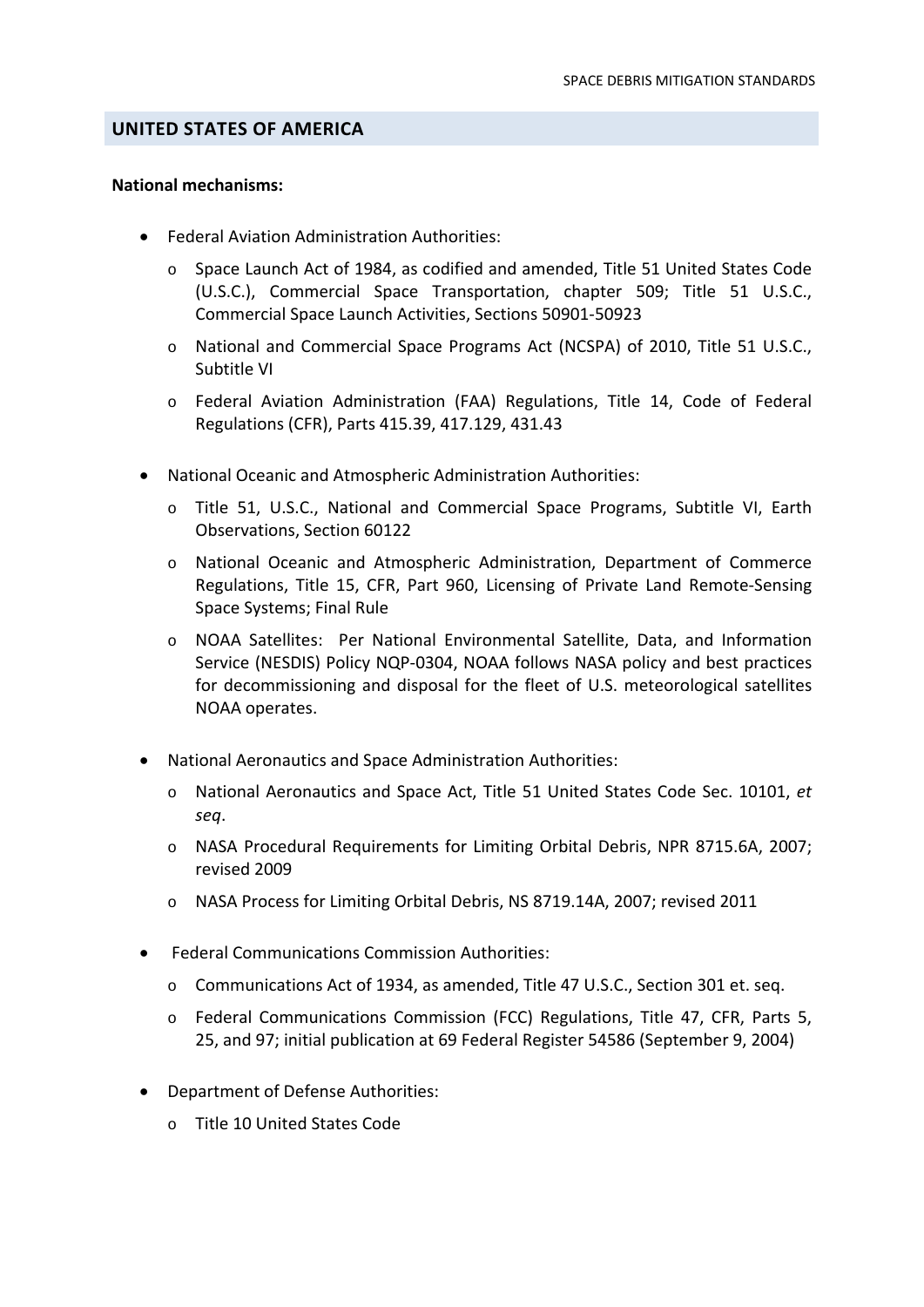- o DoD Directive 3100.10 (Space Policy), 2012; DoD Instruction 3100.12 (Space Support), 2000
- U.S. Geological Survey:
	- o The U.S. Geological Survey follows the U.S. best practices for operations and end of life disposal for the Landsat land remote sensing satellites.
- National Policies:
	- o U.S. National Space Policy, Presidential Policy Directive 4 (PPD‐4), 2010
	- o U.S. Government Orbital Debris Mitigation Standard Practices, 2001

### **Description:**

## • **National Space Policy**

Presidential Policy Directive 4 (PPD‐4), the National Space Policy of 2010, directs the United States to continue to follow the United States Government Orbital Debris Mitigation Standard Practices, consistent with mission requirements and cost effectiveness, in the procurement and operation of spacecraft, launch services, and the conduct of test and experiments in space. Additionally, PPD-4 requires the head of the sponsoring department or agency to approve exceptions to the Standard Practices and notify the Secretary of State.

# • **United States Government Orbital Debris Mitigation Standard Practices**

The United States Government Orbital Debris Mitigation Standard Practices were drafted in 1997 and presented to U.S. industry in 1998. After further consultation with industry, the standard practices were adopted in February 2001. The standard practices encompass all program phases, from initial concept development to space hardware disposal, focusing on: the minimization of intentional debris releases and the occurrence of accidental explosions; the avoidance of hazardous collisions; and, responsible disposal of space hardware. The U.S. Government Orbital Debris Mitigation Standard Practices serve as the overall U.S. Government space debris mitigation technical guidance and as the foundation for specific orbital debris mitigation requirements issued by individual U.S. Government departments and agencies.

### • **NASA Procedural Requirements (NPR) for Limiting Orbital Debris**

The current NPR 8715.6A represents the culmination of more than 20 years of orbital debris mitigation policy at NASA, which originated with NASA Management Instruction 1700.8 (1993) and NASA Policy Directive 8710.3 (1997). The NPR establishes (1) the organizations and personnel responsible for orbital debris mitigation within NASA, (2) specific program and project responsibilities from developtment through end‐of‐operations, and (3) the report structure necessary to document compliance with the NPR.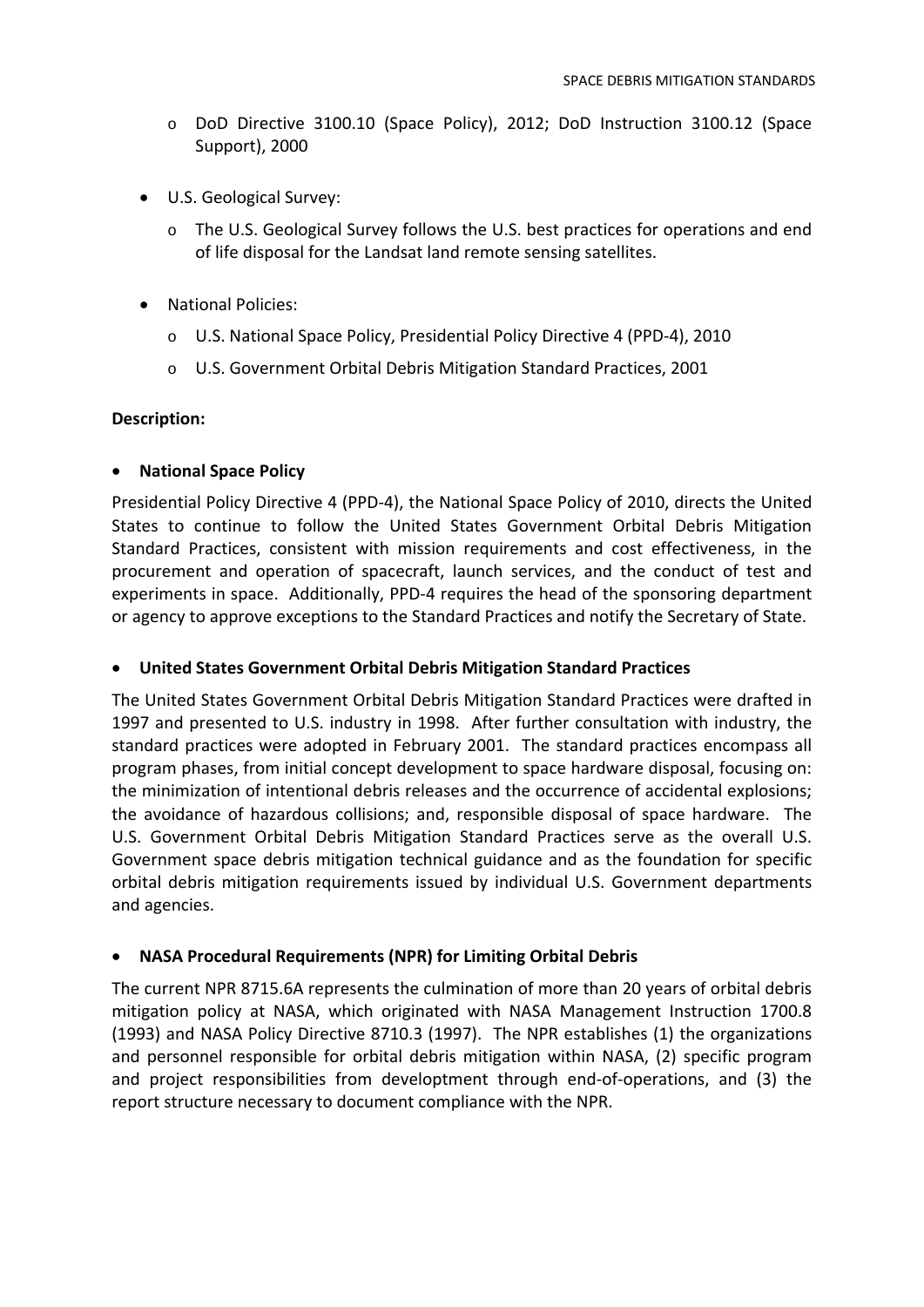#### • **NASA Process for Limiting Orbital Debris**

NASA Standard 8719.14A sets forth the specific orbital debris mitigation technical requirements for all NASA space programs and projects. These requirements cover the basic four elements of the U.S. Government Orbital Debris Mitigation Standard Practices, as well as other specific areas, such as the use of space tethers. The standard also defines the structure and content of related documentation, as well as their required milestone submittal dates. The predecessor to NS 8719.14A was NSS 1740.14 (1995), which served as the baseline for the development of the U.S. Government Orbital Debris Mitigation Standard Practices.

#### • **DoD Directive 3100.10 (Space Policy) and DoD Instruction 3100.12 (Space Support)**

The DoD Space Policy directs all DoD components to promote the responsible, peaceful, and safe use of space, including following the U.S. Government Orbital Debris Mitigation Standard Practices, in accordance with direction in the U.S. National Space Policy. The implementing Space Support Instruction contains procedures DoD will follow to limit debris and responsibilties for implementing these guidelines.

#### • **Regulation of United States Commercial Space Transportation**

The Federal Aviation Administration (FAA), under the purview of the U.S. Department of Transportation, regulates U.S. commercial space transportation. All U.S. persons launching from U.S. launch sites, reentering to U.S. sites, or conducting launch or reentry operations outside the United States, must adhere to these requirements for commercial launch and reentry vehicles. The FAA does not issue licenses for activities the U.S. Government carries out for the U.S. Government.

The FAA issues licenses to commercial launch vehicles after a rigorous evaluation of the safety of the launch system. If at any time the license holder does not comply with the regulations, the FAA may revoke the license or impose a fine.

The current FAA orbital debris mitigation regulations focus on safety at the end of launch. End of launch is defined by the FAA as the last exercise of control over the launch vehicle. The relevant regulations are as follows:

- $\circ$  §415.39 Safety at end of launch -- To obtain safety approval, an applicant must demonstrate compliance with §417.129 of this chapter, for any proposed launch of a launch vehicle with a stage or component that will reach Earth orbit.
- $\circ$  §417.129 Safety at end of launch  $-$  A launch operator must ensure for any proposed launch that for all launch vehicle stages or components that reach Earth orbit
	- a) There is no unplanned physical contact between the vehicle or any of its components and the payload after payload separation;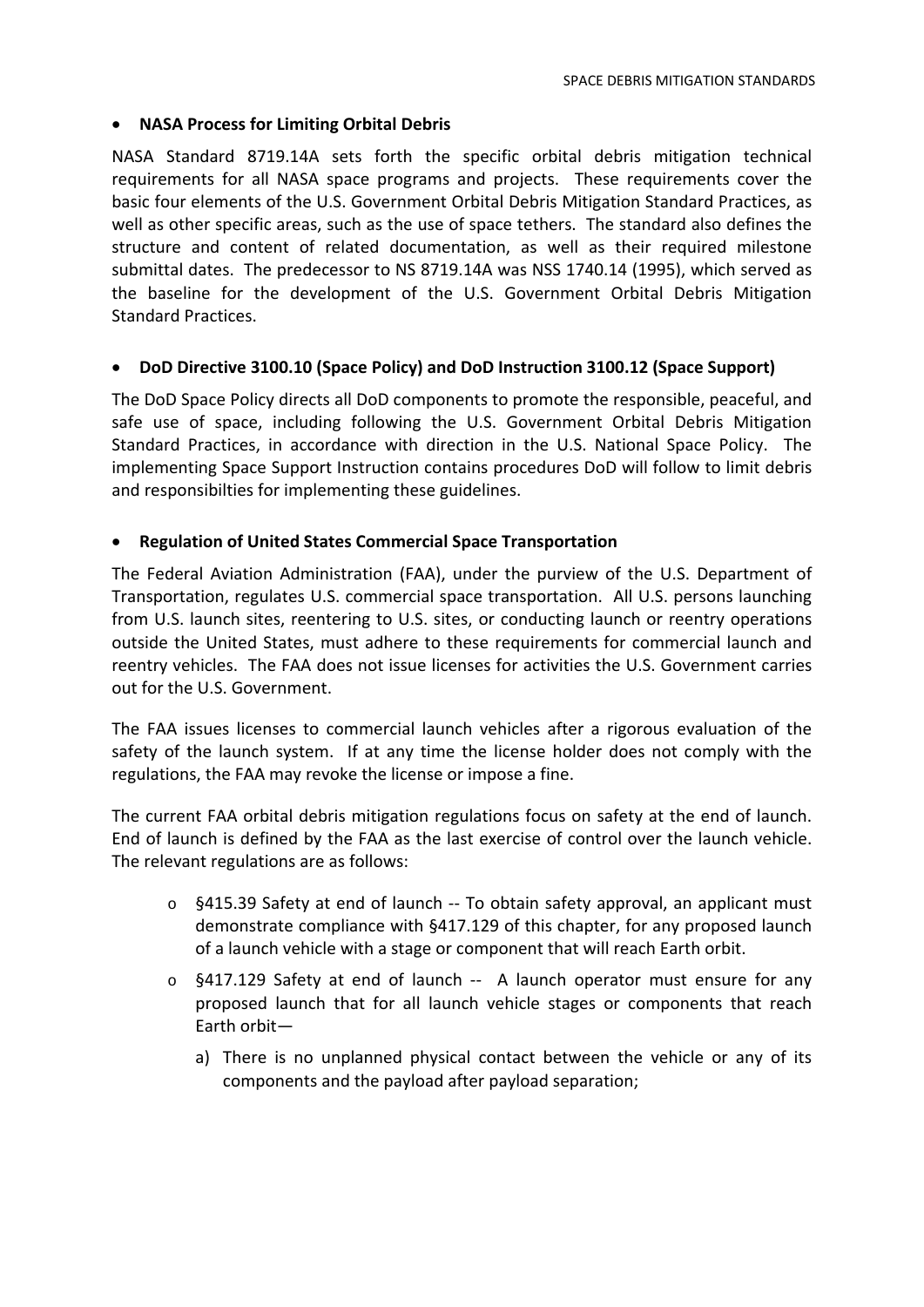- b) Debris generation does not result from the conversion of energy sources into energy that fragments the vehicle or its components. Energy sources include chemical, pressure, and kinetic energy; and
- c) Stored energy is removed by depleting residual fuel and leaving all fuel line valves open, venting any pressurized system, leaving all batteries in a permanent discharge state, and removing any remaining source of stored energy.
- o §431.43(c)(3) Reusable launch vehicle (RLV) mission operational requirements and restrictions for an RLV mission ‐‐ There will be no unplanned physical contact between the vehicle or its components and payload after payload separation and debris generation will not result from conversion of energy sources into energy that fragments the vehicle or its payload. Energy sources include, but are not limited to, chemical, pneumatic, and kinetic energy.

## • **Federal Communications Commission (FCC) Regulations**

The FCC regulations apply to radiofrequency licensing of satellite communications, other than communications using U.S. Federal Government stations. (47 U.S.C. 301, 305). The regulations require applicants to provide information concerning use of orbits and plans for mitigation of orbital debris (47 C.F.R. 5.64, 25.114, 97.207). The information is analyzed to determine whether a grant serves the public interest. The FCC must find that the "public interest, convenience, and necessity" will be served in order to grant a license. (47 U.S.C. 308).

FCC regulations also require that geostationary satellites be relocated at end-of-mission in accordance with the IADC guideline, and all satellites must discharge stored energy sources at end‐of‐mission. 47 CFR 25.283.

An FCC Order (FCC 04‐130) articulates additional policies and practices.

- **National Oceanic and Atmospheric Administration (NOAA): Regulation of Private Remote Sensing**
	- o **Title 51, U.S.C., National and Commercial Space Programs, Subtitle VI, Earth Observations, Section 60122, Conditions for Operations:**

Defines specific guidelines and policy for private remote sensing spacecraft. This statute contains a specific requirement that operators shall, upon termination of operations under the license, make disposition of any satellites in space in a manner satisfactory to the President*.*

## o **National and Commercial Space Programs Act (NCSPA) of 2010 (Title 51 U.S.C., Subtitle VI):**

This Act applies to all U.S. operators of commercial remote sensing satellites. Written compliance with U.S. orbital debris and disposal policies and best practices is a prerequisite for obtaining a license.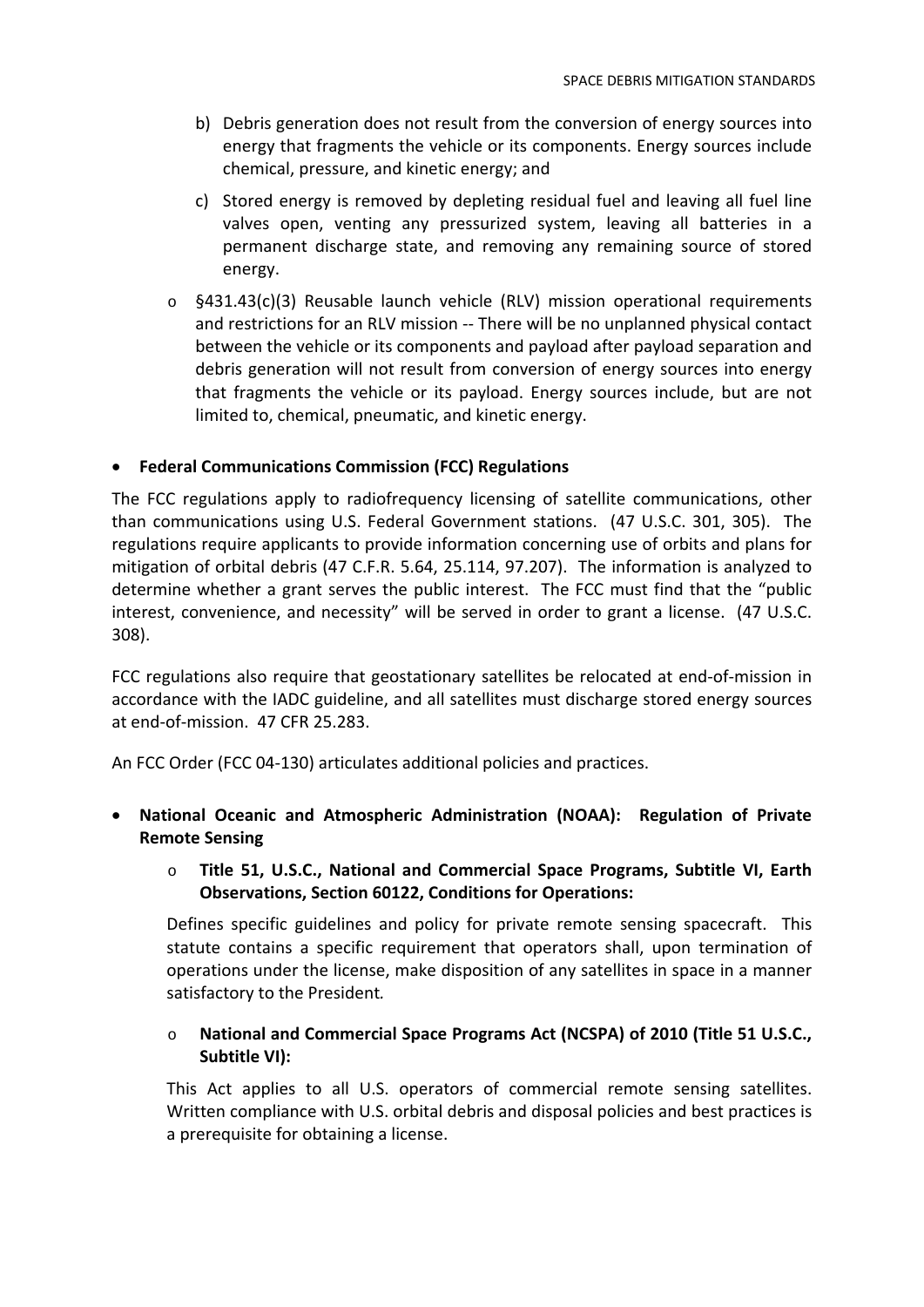### • **15 CFR Part 960 Licensing of Private Land Remote‐Sensing Space Systems; Final Rule**

The National Oceanic and Atmospheric Administration (NOAA) issues regulations establishing the agency's requirements for the licensing, monitoring and compliance of operators of private Earth remote sensing space systems under Title 51, U.S.C., National and Commercial Space Programs, Subtitle VI, Earth Observations (the Act) (formerly Title II of the Land Remote Sensing Policy Act of 1992, 15 U.S.C. § 5601, *et seq*.)). These regulations implement the provisions of the Act and the 2003 U.S. Commercial Remote Sensing Policy. They are also derived from experience gained with respect to the licensing of private remote sensing space systems. They are intended to facilitate the development of the U.S. commercial remote sensing industry and promote the collection and widespread availability of Earth remote sensing data, while preserving essential U.S. national security interests, meeting foreign policy objectives and complying with international obligations. The regulations contain a specific requirement that operators shall, upon termination of operations under the license, make disposition of any satellites in space in a manner satisfactory to the President. The measures required to meet this requirement are specified in each license issued by NOAA.

### NOAA: Operation of U.S. Meteorological Satellites

NOAA NESDIS directs and manages the operations of the U.S. fleet of meteorological satellites, including command and control activities, health and safety monitoring, anomaly investigation and corrective actions. The fleet in comprised of three major systems: the Geostationary Operational Environmental Satellite System (GOES), the Polar‐orbiting Operational Environmental Satellite (POES), and the Suomi National Polar‐orbiting Partnership. In addition to being responsible for the health and safety of the spacecraft, NOAA NESDIS is also responsible for their decommissioning and disposal.

### **Applicability:**

### • **National Space Policy**

The National Space Policy provides guidance to all U.S. Government Departments and Agencies.

### • **U.S. Government Orbital Debris Mitigation Standard Practices**

These government orbital debris mitigation standard practices apply to all U.S. Government Departments and Agencies involved in space operations, including regulatory authorities. The implementation of these standard practices is executed through Department/Agency specific requirements or regulations, as applicable. The National Space Policy requires the head of the department or agency sponsoring a launch to approve exceptions to the Standard Practices and notify the Secretary of State.

#### • **NASA Procedural Requirements for Limiting Orbital Debris**

The processes defined within NPR 8715.6A are mandatory without exception.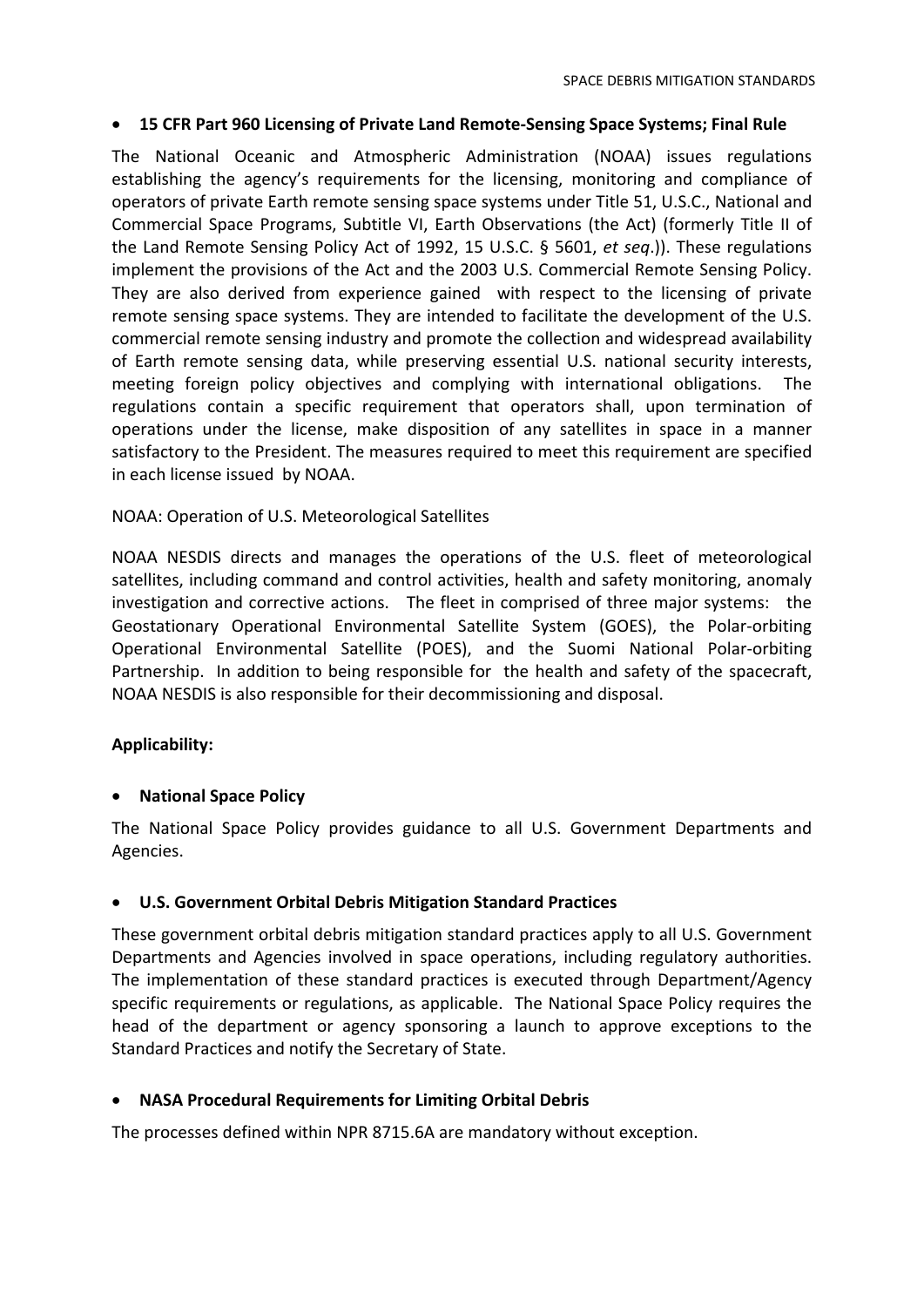### • **NASA Process for Limiting Orbital Debris**

NASA orbital debris mitigation requirements are mandatory for each NASA space program and project, although individual requirements can be waived by senior NASA management on a case‐by‐case basis with justification.

### • **DoD Directive 3100.10 (Space Policy) and DoD Instruction 3100.12 (Space Support)**

All DoD components are required to follow DoDD 3100.10 and DoDI 3100.12.

## • **Regulations for Commercial Launch Vehicles**

The 14 CFR part 400 regulations are applicable to commercial launch vehicles launched in the United States and to commercial launch vehicles launched by United States citizens or companies.

## • **FCC Regulations**

FCC regulations and radio station licensing provisions apply to operations of earth stations in the United States and mobile stations (including space stations) under the jurisdiction of the United States, except for U.S. Federal Government stations. (47 U.S.C. 301, 305). Compliance with regulations is mandatory.

# • **NOAA Regulations: Licensing of Private Land Remote‐Sensing Space Systems, 15 CFR Part 960**

These Regulations apply to all U.S. operators of commercial remote sensing satellites. Written compliance with U.S. orbital debris and disposal policies and best practices is a prerequisite for obtaining a license.

### **Relation to other international mechanism(s):**

The U.S. Government Orbital Debris Mitigation Standard Practices served as one of the primary sources for the development of the IADC Space Debris Mitigation Guidelines and the later Space Debris Mitigation Guidelines of the Committee. NASA is a founding member of the IADC and has played a leading role in discussions of space debris mitigation in the IADC, and in the Scientific and Technical Subcommittee (STSC) of the Committee on the Peaceful Uses of Outer Space since the topic became a standing agenda item in 1994. In the IADC, NASA continues to play a lead role in researching and developing relevant technical standards; this work will continue to inform the STSC so that the Space Debris Mitigation Guidelines of the Committee can be updated as appropriate.

### **Link to other national mechanisms:**

The FCC regulations apply to a request for a license for an earth station to communicate with a satellite licensed by another country. (47 C.F.R. 25.137(b)). The applicant must provide information concerning the debris mitigation plans for the satellite. Alternatively,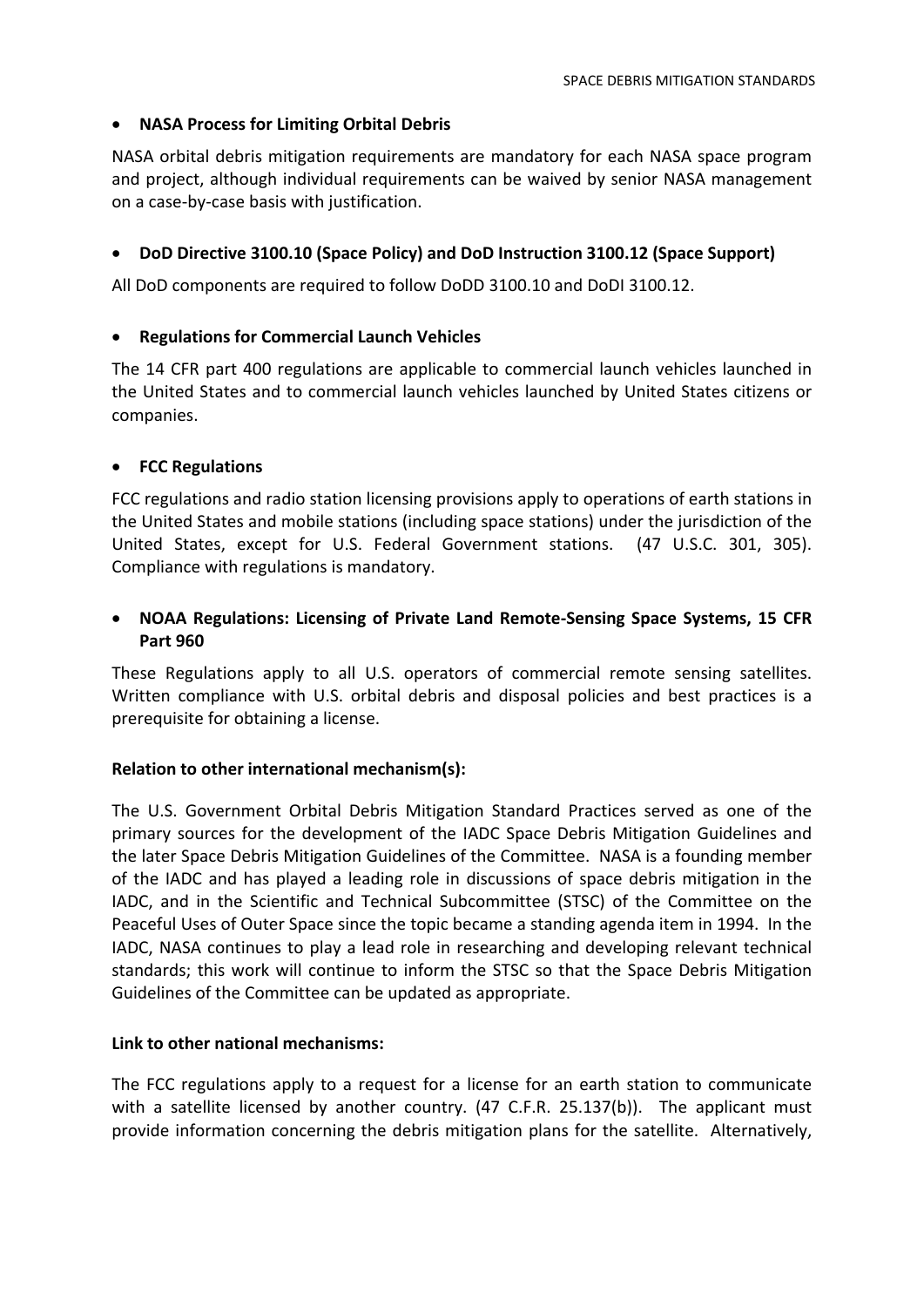the applicant can seek a determination that the satellite operations will be subject to "direct and effective" regulation by another country. The FCC determined in several specific cases that satellites are subject to direct and effective regulation. The cases involved satellites that operate under launch and space operations authorizations issued under national mechanisms by the United Kingdom or France.

# **References:**

• **National Space Policy**

http://www.whitehouse.gov/sites/default/files/national\_space\_policy\_6‐28‐10.pdf

• **United States Government Orbital Debris Mitigation** 

http://orbitaldebris.jsc.nasa.gov/library/USG\_OD\_Standard\_Practices.pdf http://orbitaldebris.jsc.nasa.gov/library/NPR\_8715\_006A.pdf http://orbitaldebris.jsc.nasa.gov/library/NPR\_8715\_006A.pdf http://www.hq.nasa.gov/office/codeq/doctree/871914.pdf

# • **DoD Materials**

- DoD Directive 3100.10 (Space Policy): http://www.dtic.mil/whs/directives/corres/pdf/310010p.pdf
- DoD Instruction 3100.12 (Space Support): http://www.dtic.mil/whs/directives/corres/pdf/310012p.pdf

# • **FCC Materials**

- Communications Act of 1934, as amended: http://www.house.gov/legcoun/Comps/FCC\_CMD.PDF
- Code of Federal Regulations (Link for General Browsing of Title 47): http://www.ecfr.gov/cgi‐bin/text‐ idx?SID=685669905c05d232fc85ebb36583d4d5&tpl=/ecfrbrowse/Title47/47tab\_02. tpl
- Code of Federal Regulations (Links for Specific Provisions Related to Debris Mitigation):

```
Part 5 (Experimental Licensing):
http://www.ecfr.gov/cgi‐bin/text‐
idx?SID=685669905c05d232fc85ebb36583d4d5&node=47:1.0.1.1.6.2.233.9&rgn=div
8
```
Part 25 (Most Satellite Communications):